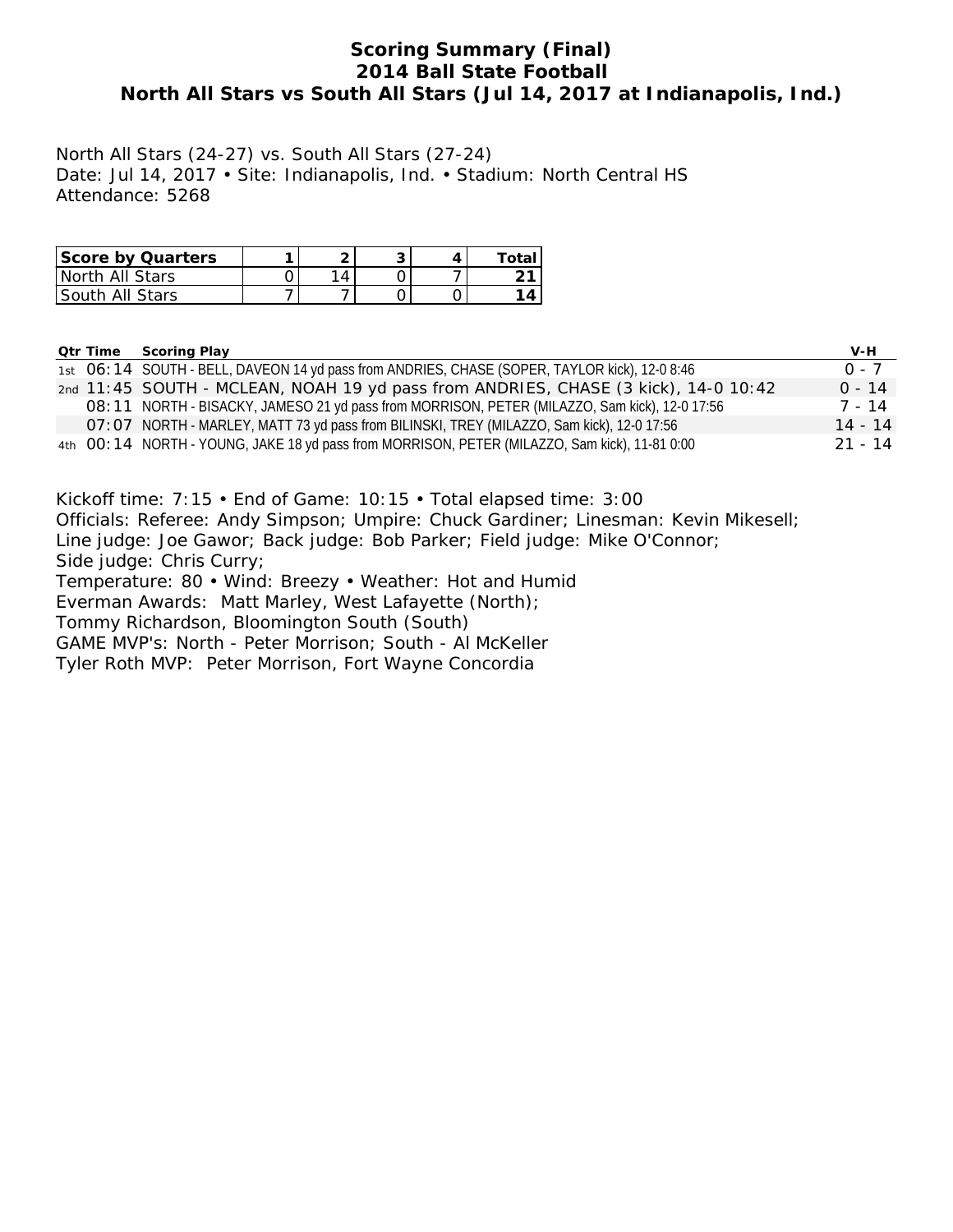# **Team Statistics (Final) 2014 Ball State Football North All Stars vs South All Stars (Jul 14, 2017 at Indianapolis, Ind.)**

|                                | <b>NORTH</b>       | <b>SOUTH</b>  |
|--------------------------------|--------------------|---------------|
| <b>FIRST DOWNS</b>             | 12                 | 16            |
| Rushing                        | 5                  | 10            |
| Passing                        | 6                  | 6             |
| Penalty                        | 1                  | 0             |
| <b>NET YARDS RUSHING</b>       | 159                | 107           |
| <b>Rushing Attempts</b>        | 31                 | 37            |
| Average Per Rush               | 5.1                | 2.9           |
| Rushing Touchdowns             | 0                  | O             |
| <b>Yards Gained Rushing</b>    | 182                | 161           |
| Yards Lost Rushing             | 23                 | 54            |
| <b>NET YARDS PASSING</b>       | 165                | 99            |
| Completions-Attempts-Int       | $10 - 27 - 0$      | $13 - 24 - 0$ |
| Average Per Attempt            | 6.1                | 4.1           |
| Average Per Completion         | 16.5               | 7.6           |
| Passing Touchdowns             | 3                  | 2             |
| <b>TOTAL OFFENSE YARDS</b>     | 324                | 206           |
| Total offense plays            | 58                 | 61            |
| Average Gain Per Play          | 5.6                | 3.4           |
| Fumbles: Number-Lost           | $3 - 3$            | $0-0$         |
| Penalties: Number-Yards        | $2 - 11$           | $2 - 24$      |
| <b>PUNTS-YARDS</b>             | $4 - 93$           | $1 - 41$      |
| Average Yards Per Punt         | 23.2               | 41.0          |
| Net Yards Per Punt             | 15.2               | 41.0          |
| Inside 20                      | 0                  | 0             |
| $50+Yards$                     | 0                  | 0             |
| Touchbacks                     | 1                  | 0             |
| Fair catch                     | 0                  | 1             |
| KICKOFFS-YARDS                 | $0-0$              | $0-0$         |
| Average Yards Per Kickoff      | 0.0                | 0.0           |
|                                |                    |               |
| Net Yards Per Kickoff          | 0.0                | 0.0           |
| Touchbacks                     | 0                  | 0             |
| Punt returns: Number-Yards-TD  | $0 - 0 - 0$<br>0.0 | $1 - 12 - 0$  |
| Average Per Return             |                    | 12.0          |
| Kickoff returns: Number-Yds-TD | $0 - 0 - 0$        | $0 - 0 - 0$   |
| Average Per Return             | 0.0                | 0.0           |
| Interceptions: Number-Yds-TD   | $0 - 0 - 0$        | $0 - 0 - 0$   |
| Fumble Returns: Number-Yds-TD  | 0-0-0              | 0-0-0         |
| Miscellaneous Yards            | 0                  | 0             |
| Possession Time                | 41:48              | 01:52         |
| 1st Quarter                    | 13:43              | 1:17          |
| 2nd Quarter                    | 15:00              | 0:00          |
| 3rd Quarter                    | 13:05              | 0:35          |
| 4th Quarter                    | 0:00               | 0:00          |
| <b>Third-Down Conversions</b>  | 3 of 13            | 5 of 12       |
| Fourth-Down Conversions        | 2 of 5             | 0 of 5        |
| Red-Zone Scores-Chances        | $2 - 2$            | $0 - 0$       |
| Touchdowns                     | $2 - 2$            | $0 - 0$       |
| Field goals                    | $0 - 2$            | $O-O$         |
| Sacks By: Number-Yards         | $1 - 8$            | 0-0           |
| <b>PAT Kicks</b>               | $3 - 3$            | $2 - 2$       |
| <b>Field Goals</b>             | $0-0$              | 0-1           |
| Points off turnovers           | 0                  | 0             |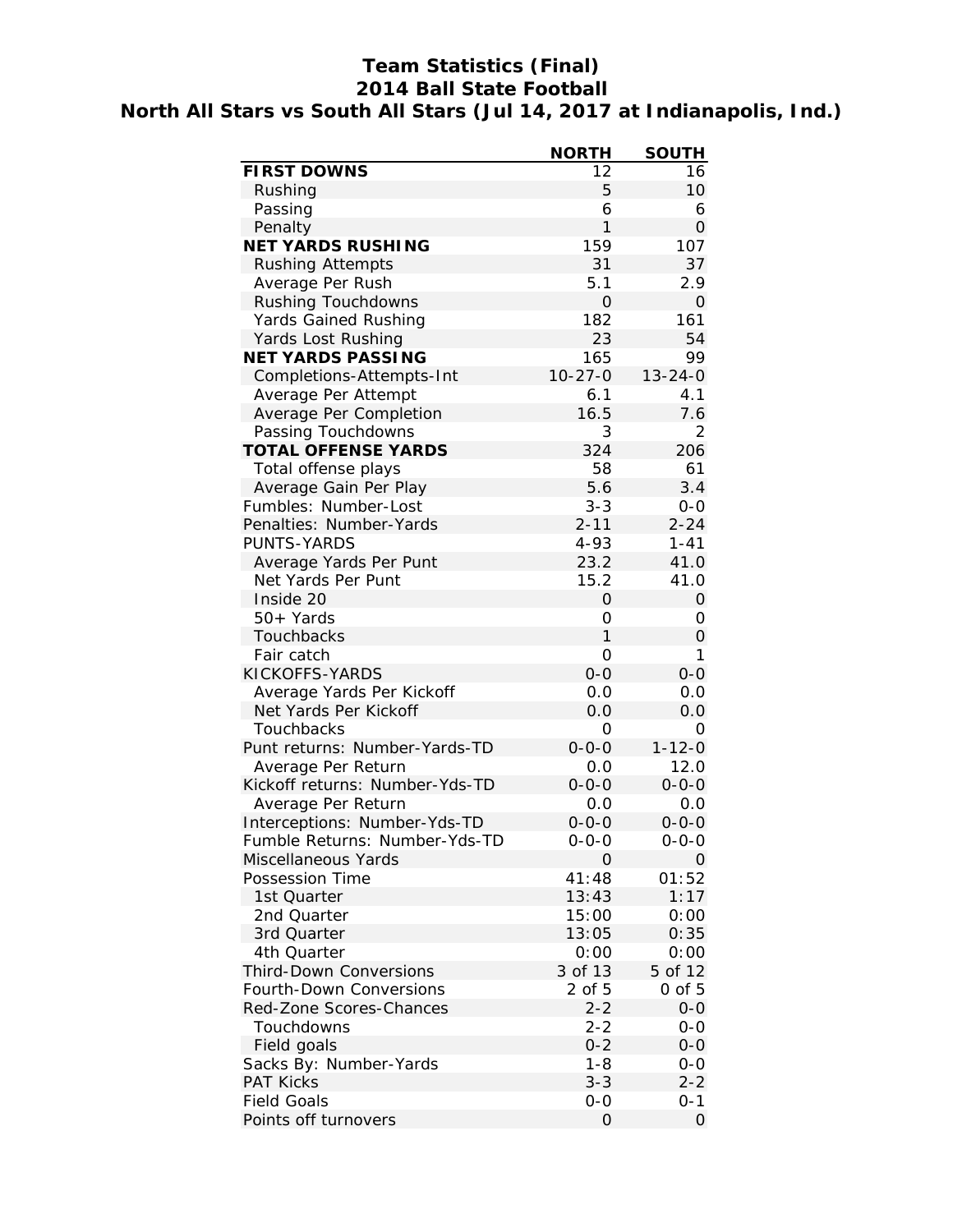# **Individual Statistics (Final) 2014 Ball State Football North All Stars vs South All Stars (Jul 14, 2017 at Indianapolis, Ind.)**

#### **North All Stars South All Stars**

| Rushing                |                | No. Gain Loss |                | Net TD         |                 | Lq            | Avg                      | Rushing                |                 | No. Gain Loss              |                | Net TD            |                 |          | Lg Avg                    |
|------------------------|----------------|---------------|----------------|----------------|-----------------|---------------|--------------------------|------------------------|-----------------|----------------------------|----------------|-------------------|-----------------|----------|---------------------------|
| <b>CAIN-VEASEY ARY</b> | 13             | 108           | 12             | 96             | 0               | 55            | 7.4                      | MCKELLER, AL           | 23              | 132                        | 10             | 122               | 0               | 20       | 5.3                       |
| CHARLTON, J'LYN        | 5              | 36            | 8              | 28             | 0               | 27            | 5.6                      | <b>BOWLING, AUSTIN</b> | 6               | 21                         | $\mathbf 0$    | 21                | 0               | 8        | 3.5                       |
| MORRISON, PETER        | 4              | 22            | $\overline{2}$ | 20             | 0               | 15            | 5.0                      | TONTE, TRISTEN         | 2               | $\overline{7}$             | $\Omega$       | $\overline{7}$    | O               | 5        | 3.5                       |
| WOODS, MONEY           | 8              | 16            | $\mathbf{1}$   | 15             | 0               | 8             | 1.9                      | ANDRIES, CHASE         | 3               | $\mathbf{1}$               | 6              | $-5$              | 0               |          | $1 - 1.7$                 |
| KERLEGRAND, PET        | $\mathbf{1}$   | 0             | 0              | 0              | 0               | 0             | 0.0                      | KELLER, DAYNE          | 1               | $\mathbf{O}$               | 8              | $-8$              | $\mathbf 0$     |          | $0 - 8.0$                 |
| Totals                 | 31             | 182           | 23             | 159            | $\Omega$        | 55            | 5.1                      | 21                     | 2               | $\mathbf{O}$               | 30             | $-30$             | $\mathbf 0$     |          | $0 - 15.0$                |
|                        |                |               |                |                |                 |               |                          | Totals                 | 37              | 161                        | 54             | 107               | $\Omega$        | 20       | 2.9                       |
|                        |                |               |                |                |                 |               |                          |                        |                 |                            |                |                   |                 |          |                           |
| Passing                |                | $C - A - I$   |                |                |                 |               | Yds TD Long Sack         | Passing                |                 | $C - A - I$                |                |                   |                 |          | Yds TD Long Sack          |
| MORRISON, PETER        |                | $8 - 14 - 0$  | 92             | 2              |                 | 21            | 0                        | ANDRIES, CHASE         |                 | $8 - 12 - 0$               | 88             | $\overline{2}$    |                 | 19       | $\Omega$                  |
| <b>BILINSKI, TREY</b>  |                | $1 - 9 - 0$   | 73             | $\mathbf{1}$   |                 | 73            | 0                        | KELLER, DAYNE          |                 | $4 - 10 - 0$               |                | 8<br>0            |                 | 7        | 1                         |
| 12                     |                | $1 - 4 - 0$   | 0              | $\mathbf{O}$   |                 | 0             | 0                        | 13                     |                 | $1 - 2 - 0$                |                | 3<br>$\mathbf{O}$ |                 | 3        | $\overline{0}$            |
| Totals                 |                | $10 - 27 - 0$ | 165            | 3              |                 | 73            | $\Omega$                 | Totals                 |                 | $13 - 24 - 0$              | 99             | $\overline{2}$    |                 | 19       | $\mathbf{1}$              |
|                        |                |               |                |                |                 |               |                          |                        |                 |                            |                |                   |                 |          |                           |
| Receiving              |                | No. Yards     | TD             |                | Long            |               |                          | Receiving              |                 | No. Yards                  |                | TD                | Long            |          |                           |
| HUNLEY, DYLAN          | 2              |               | 27             | O              | 20              |               |                          | EVANS, BLAKE           | 4               |                            | 29             | 0                 | 11              |          |                           |
| YOUNG, JAKE            | $\overline{c}$ |               | 22             | 1              | 18              |               |                          | MCLEAN, NOAH           | 2               |                            | 29             | 1                 | 19              |          |                           |
| BROWN, JESSE           | $\overline{2}$ |               | 9              | O              | 12              |               |                          | TONTE, TRISTEN         | 2               |                            | $-1$           | 0                 | 5               |          |                           |
| MARLEY, MATT           | 1              |               | 73             | $\mathbf{1}$   | 73              |               |                          | DULLAGHAN, LEE         | 1               |                            | 16             | 0                 | 16              |          |                           |
| BISACKY, JAMESO        | 1              |               | 21             | $\mathbf{1}$   | 21              |               |                          | <b>BELL, DAVEON</b>    | 1               |                            | 14             | 1                 | 14              |          |                           |
| COOPER, SCOTT          | 1              |               | 13             | 0              | 13              |               |                          | BANE, GAVIN            | 1               |                            | 6              | 0                 | 6               |          |                           |
| 84                     | 1              |               | 0              | 0              | $\mbox{O}$      |               |                          | MCKELLER, AL           | 1               |                            | 3              | 0                 | 3               |          |                           |
| Totals                 | 10             | 165           |                | $\overline{3}$ | $\overline{73}$ |               |                          | 9                      | 1               |                            | 3              | 0                 | $\overline{3}$  |          |                           |
|                        |                |               |                |                |                 |               |                          | Totals                 | $\overline{13}$ |                            | 99             | $\overline{2}$    | $\overline{19}$ |          |                           |
|                        |                |               |                |                |                 |               |                          |                        |                 |                            |                |                   |                 |          |                           |
| Punting                | No.            | Yds           |                |                | Avg Long In20   |               | ΤВ                       | Punting                | No.             | Yds                        |                | Avg Long In20     |                 |          | TВ                        |
| SEBERGER, ALEC         | 3              | 53            | 17.7           |                | 39              |               | 0<br>0                   | SOPER, TAYLOR          | 1               | 41                         | 41.0           |                   | 41              | 0        | $\overline{0}$            |
| MORRISON, PETER        | 1              | 40            | 40.0           |                | 40              |               | 0<br>1                   | Totals                 | $\mathbf{1}$    | 41                         | 41.0           |                   | 41              | $\Omega$ | $\Omega$                  |
| Totals                 | $\overline{4}$ | 93            | 23.2           |                | 40              |               | $\Omega$<br>$\mathbf{1}$ |                        |                 |                            |                |                   |                 |          |                           |
|                        |                | Punt          |                | <b>Kickoff</b> |                 |               | Intercept                |                        |                 | Punt                       |                | <b>Kickoff</b>    |                 |          | Intercept                 |
| <b>Returns</b>         | No Yds         |               | Lg No Yds      |                | Lg No Yds       |               | Lg                       | <b>Returns</b>         |                 | No Yds Lg No Yds Lg No Yds |                |                   |                 |          | Lg                        |
| Totals                 | 0              | 0<br>O.       | 0              | 0              | ΟI              | $\Omega$      | 0<br>0                   | GARRETT, JACKSO        | $\mathbf{1}$    | 12<br>12                   | 0              | $\mathbf{O}$      | $\Omega$<br>0   |          | 0                         |
|                        |                |               |                |                |                 |               |                          | Totals                 | 1               | 12<br>12                   | $\overline{0}$ | $\mathbf 0$       | $ 0 $ 0         |          | 0<br>$\Omega$<br>$\Omega$ |
|                        |                |               |                |                |                 |               |                          |                        |                 |                            |                |                   |                 |          |                           |
| <b>Field goals</b>     |                | Qtr Time      | <b>Dist</b>    |                |                 | <b>Result</b> |                          | <b>Field goals</b>     | Qtr             | Time                       | <b>Dist</b>    |                   |                 | Result   |                           |
|                        |                |               |                |                |                 |               |                          | SHEEHAN, ISAAC         | 3rd             | 05:15                      |                | 42 yards Missed   |                 |          |                           |
|                        |                |               |                |                |                 |               |                          |                        |                 |                            |                |                   |                 |          |                           |
| <b>Kickoffs</b>        |                | No. Yards     |                | Avg            | TB              | OВ            |                          | <b>Kickoffs</b>        |                 | No. Yards                  |                | Avg               | TB .            | OВ       |                           |
|                        |                |               |                |                |                 |               |                          |                        |                 |                            |                |                   |                 |          |                           |
| All-purpose            | Run            | <b>Rcv</b>    | <b>KR</b>      | PR             |                 | IR.           | <b>Total</b>             | All-purpose            |                 | Run Rcv                    | <b>KR</b>      | <b>PR</b>         | IR.             |          | Total                     |
| <b>CAIN-VEASEY ARY</b> | 96             | 0             | 0              | 0              |                 | O             | 96                       | MCKELLER, AL           | 122             | 3                          | $\mathbf 0$    | 0                 |                 | 0        | 125                       |
| MARLEY, MATT           | $\mathsf O$    | 73            | 0              | 0              |                 | $\mathbf 0$   | 73                       | MCLEAN, NOAH           | 0               | 29                         | 0              | 0                 |                 | 0        | 29                        |
| CHARLTON, J'LYN        | 28             | 0             | 0              | 0              |                 | 0             | 28                       | EVANS, BLAKE           | $\Omega$        | 29                         | O              | 0                 |                 | 0        | 29                        |
| HUNLEY, DYLAN          | $\Omega$       | 27            | $\Omega$       | $\Omega$       |                 | $\Omega$      | 27                       | <b>BOWLING, AUSTIN</b> | 21              | $\Omega$                   | $\Omega$       | 0                 |                 | $\Omega$ | 21                        |

FUMBLES: North All Stars-CHARLTON, J'LYN 1-1; CAIN-VEASEY ARY 1-1; KERLEGRAND, PET 1-1. South All Stars-None.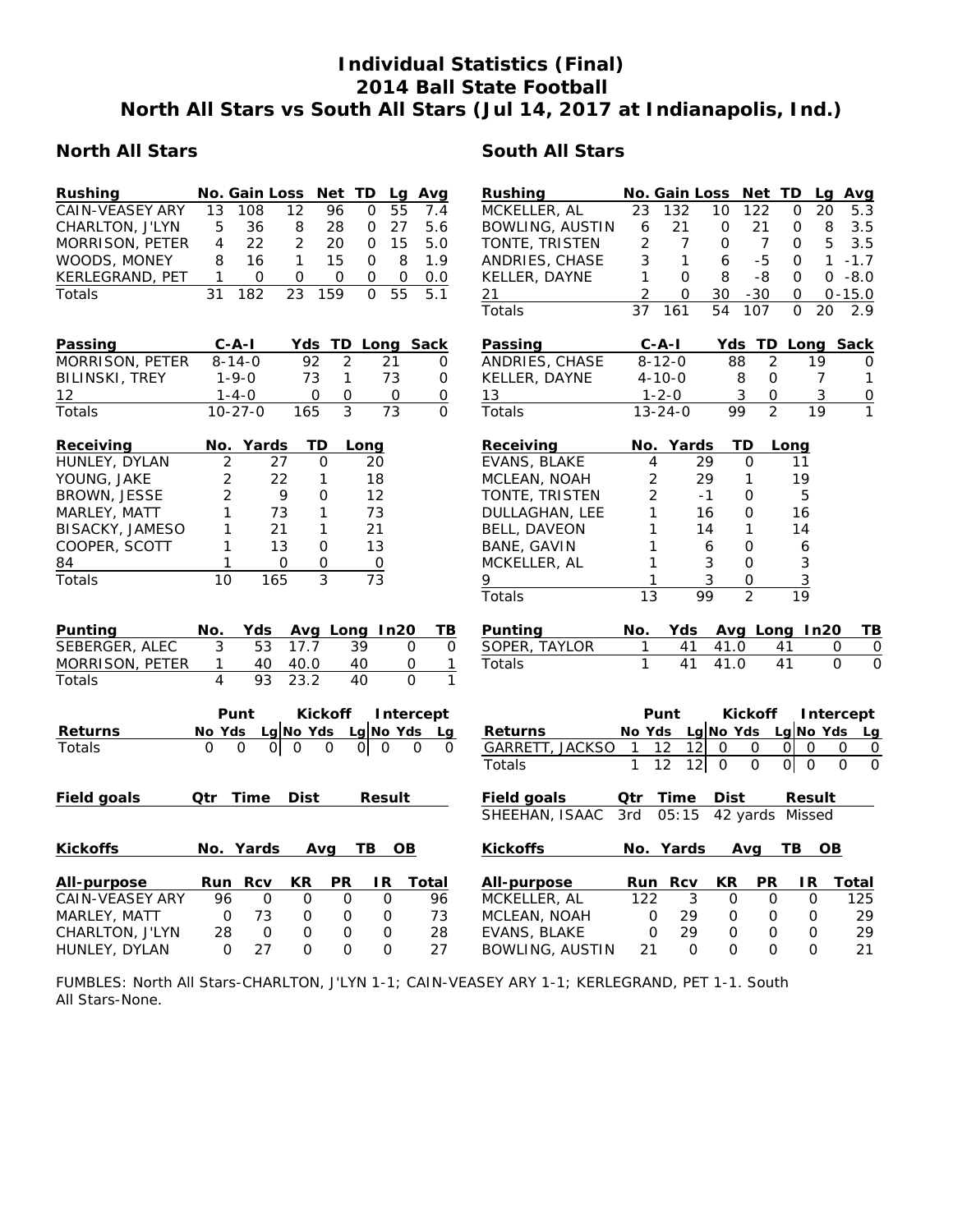#### **Defensive Statistics (Final) 2014 Ball State Football North All Stars vs South All Stars (Jul 14, 2017 at Indianapolis, Ind.)**

|   | # North All Stars  |                 |                |                 | Solo Ast Total Sacks-Yds   | <b>TFL-Yds</b> |              | FF FR-Yds     | Int-Yds BrUp Blks QBH |              |                |              |
|---|--------------------|-----------------|----------------|-----------------|----------------------------|----------------|--------------|---------------|-----------------------|--------------|----------------|--------------|
|   | 97 DARDEEN, TRENT  |                 | 2              | 3               | $0.5 - 4$                  | $0.5 - 4$      |              |               |                       |              |                |              |
|   | 31 KERLEGRAND, PET | $\overline{2}$  | $\Omega$       | $\overline{2}$  |                            |                |              |               |                       | 1            |                |              |
|   | 29 UPSHAW, IVAN    | $\overline{2}$  | $\Omega$       | $\overline{2}$  |                            |                |              |               |                       |              |                |              |
|   | 41 SUTTON, GARRETT | 1               | $\mathbf{1}$   | 2               |                            |                |              |               |                       |              |                |              |
|   | 47 WOOD, NASH      | 1               | 1              | $\overline{2}$  |                            |                |              |               |                       |              |                |              |
|   | 43 THORNBURG, JONA | 1               | 1              | $\overline{2}$  |                            |                |              |               |                       |              |                |              |
|   | 91 BISHOP, CADE    | $\Omega$        | $\overline{2}$ | $\overline{2}$  |                            |                |              |               |                       |              |                |              |
|   | 99 WILSON, JOSH    | 1               | $\Omega$       | $\mathbf{1}$    |                            |                |              |               |                       |              |                |              |
|   | 35 NIES, KEITH     | 1               | $\mathbf 0$    | 1               |                            | $1.0 - 6$      |              |               |                       |              |                |              |
|   | 18 18              | 1               | $\Omega$       | 1               |                            |                |              |               |                       |              |                |              |
|   | 93 BOONE, NATE     | 1               | $\Omega$       | 1               |                            |                |              |               |                       |              |                |              |
|   | 33 STEWARD, ZACH   | 1               | $\Omega$       | 1               |                            |                |              |               |                       |              |                |              |
|   | 15 STEWART, VALSHA | 1               | $\Omega$       | 1               |                            |                |              |               |                       |              |                |              |
|   | 37 ESPRAVNIK, TREV | 1               | $\Omega$       | 1               |                            |                |              |               |                       |              |                |              |
|   | 45 RAY, NICK       | 1               | $\Omega$       | 1               |                            | $1.0 - 5$      |              |               |                       |              |                |              |
|   | 89 YOUNG, JAKE     | $\Omega$        | $\mathbf{1}$   | $\mathbf{1}$    | $0.5 - 4$                  | $0.5 - 4$      |              |               |                       |              |                |              |
|   | 27 WEBB, JON'TAVOU | 0               | 1              | 1               |                            |                |              |               |                       |              |                |              |
|   | Totals             | 16              | 9              | 25              | $1.0 - 8$                  | $3.0 - 19$     | $\mathbf{O}$ | $O-O$         | $O-O$                 | $\mathbf{1}$ | $\mathbf{O}$   | $\Omega$     |
|   |                    |                 |                |                 |                            |                |              |               |                       |              |                |              |
|   | # South All Stars  | Solo            |                |                 | <b>Ast Total Sacks-Yds</b> | <b>TFL-Yds</b> | FF.          | <b>FR-Yds</b> | Int-Yds BrUp Blks     |              |                | QBH          |
|   | 44 ROWAN, SAM      | 4               | $\Omega$       | 4               |                            | $1.0 - 2$      |              |               |                       |              |                |              |
|   | 98 TENNYSON, COLEM | 4               | $\Omega$       | 4               |                            | $2.0 - 14$     | 1            | $1 - 0$       |                       |              |                |              |
|   | 26 FREY, JUSTIN    | $\overline{2}$  | $\Omega$       | $\overline{2}$  |                            | $1.0 - 5$      | 1            | $1 - 0$       |                       |              |                |              |
|   | 36 MAIER, CAM      | $\mathfrak{D}$  | $\Omega$       | $\overline{2}$  |                            |                |              |               |                       |              |                |              |
|   | 40 GARRETT, JACKSO | 1               | 1              | 2               |                            |                |              |               |                       |              |                |              |
|   | 92 PATCH, ALEC     | 1               | $\Omega$       | 1               |                            | $1.0 - 1$      |              |               |                       |              |                |              |
|   | 22 ROSADO, DYLAN   | 1               | $\Omega$       | 1               |                            |                |              |               |                       |              |                |              |
|   | 94 RICHARDSON, TOM | 1               | $\Omega$       | 1               |                            |                |              |               |                       |              |                |              |
|   | 46 WILLIAMS, JALEN | 1               | $\Omega$       | 1               |                            |                |              |               |                       |              |                |              |
|   | 48 CRAVENS, AARON  | 0               | $\mathbf{1}$   | 1               |                            |                |              |               |                       |              |                |              |
| T | TEAM               | 0               | 0              | 0               |                            |                |              | $1 - 0$       |                       |              |                |              |
|   | Totals             | $\overline{17}$ | $\overline{2}$ | $\overline{19}$ | $0.0 - 0$                  | $5.0 - 22$     | 2            | $3 - 0$       | $O - O$               | $\Omega$     | $\overline{O}$ | $\mathbf{O}$ |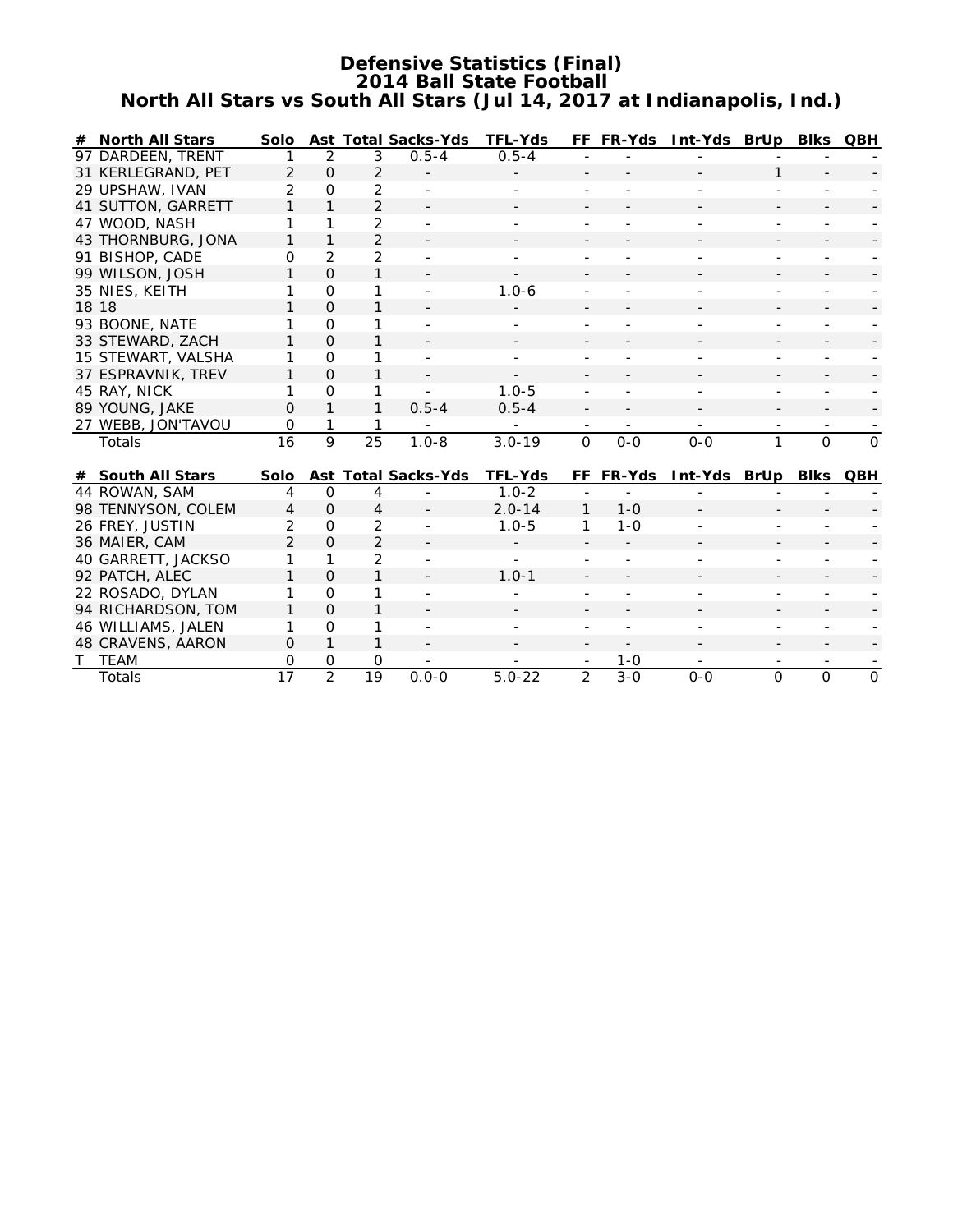#### **Play-by-Play Summary (1st quarter) North All Stars vs South All Stars (Jul 14, 2017 at Indianapolis, Ind.)**

| 1-10 North 35       | NORTH ball on NORTH20.                                                                      |
|---------------------|---------------------------------------------------------------------------------------------|
| 1-10 North 20       | WOODS, MONEY rush for 1 yard to the NORTH21.                                                |
| $2 - 9$<br>North 21 | MORRISON, PETER pass complete to HUNLEY, DYLAN for 7 yards to the NORTH28.                  |
| $3 - 2$<br>North 28 | MORRISON, PETER rush for 1 yard to the NORTH29.                                             |
| $4 - 1$<br>North 29 | R1<br>CAIN-VEASEY ARY rush for 8 yards to the NORTH37, 1ST DOWN NORTH.                      |
| 1-10 North 37       | CAIN-VEASEY ARY rush for 2 yards to the NORTH39.                                            |
| $2 - 8$<br>North 39 | CAIN-VEASEY ARY rush for 3 yards to the NORTH42.                                            |
| $3 - 5$<br>North 42 | MORRISON, PETER pass incomplete.                                                            |
| 4-5<br>North 42     | SEBERGER, ALEC punt 33 yards to the SOUTH25.                                                |
| 1-10 South 25       | MCKELLER, AL rush for 3 yards to the SOUTH28.                                               |
| 2-7 South 28        | ANDRIES, CHASE pass incomplete.                                                             |
| $3 - 7$<br>South 28 | ANDRIES, CHASE pass complete to MCLEAN, NOAH for 10 yards to the SOUTH38, 1ST DOWN SOUTH1   |
| 1-10 South 38       | MCKELLER, AL rush for 15 yards to the NORTH47, 1ST DOWN SOUTH.<br>R <sub>2</sub>            |
| 1-10 North 47       | BOWLING, AUSTIN rush for 4 yards to the NORTH43.                                            |
| $2 - 6$<br>North 43 | ANDRIES, CHASE pass complete to EVANS, BLAKE for 10 yards to the NORTH33, 1ST DOWN SOUTH?3  |
| 1-10 North 33       | MCKELLER, AL rush for 6 yards to the NORTH27.                                               |
| $2 - 4$<br>North 27 | ANDRIES, CHASE pass incomplete.                                                             |
| $3 - 4$<br>North 27 | BOWLING, AUSTIN rush for 8 yards to the NORTH19, 1ST DOWN SOUTH.<br>R <sub>4</sub>          |
| 1-10 North 19       | ANDRIES, CHASE pass complete to TONTE, TRISTEN for 5 yards to the NORTH14.                  |
| $2 - 5$<br>North 14 | ANDRIES, CHASE pass complete to BELL, DAVEON for 14 yards to the NORTHO, 1ST DOWN SOUTH, P5 |
|                     | TOUCHDOWN, clock 06:14.                                                                     |
| $1-G$<br>North 03   | SOPER, TAYLOR kick attempt good.                                                            |
|                     | South All Stars 7, North All Stars 0                                                        |
| 1-G South 35        | NORTH ball on SOUTH32.                                                                      |
| 1-G South 32        | CHARLTON, J'LYN rush for loss of 5 yards to the SOUTH37, fumble forced by FREY, JUSTIN,     |
|                     | fumble by CHARLTON, J'LYN recovered by SOUTH FREY, JUSTIN at SOUTH37.                       |
|                     | 12 plays, 0 yards, 9:01                                                                     |
|                     | SOUTH ALL STARS drive start at 05:59.                                                       |
| 1-10 South 37       | KELLER, DAYNE pass incomplete.                                                              |
| 2-10 South 37       | MCKELLER, AL rush for 4 yards to the SOUTH41.                                               |
| 3-6 South 41        | KELLER, DAYNE pass incomplete.                                                              |
| South 41<br>4-6     | KELLER, DAYNE sacked for loss of 8 yards to the SOUTH33 (DARDEEN, TRENT; YOUNG, JAKE).      |
|                     | 4 plays, minus 4 yards, 1:02                                                                |
|                     | NORTH ALL STARS drive start at 04:57.                                                       |
| 1-10 South 33       | WOODS, MONEY rush for 2 yards to the SOUTH31 (ROWAN, SAM).                                  |
| South 31<br>$2 - 8$ | BILINSKI, TREY pass incomplete.                                                             |
| South 31<br>$3 - 8$ | BILINSKI, TREY pass incomplete.                                                             |
| $4 - 8$<br>South 31 | SEBERGER, ALEC punt -19 yards to the 50 yardline.                                           |

*3 plays, 2 yards, 1:04*

| 1-10 South 50 | SOUTH ball on SOUTH38. |  |  |  |
|---------------|------------------------|--|--|--|

| 1-10 South 38 | MCKELLER, AL rush for 3 yards to the SOUTH41 (STEWART, VALSHA). |  |
|---------------|-----------------------------------------------------------------|--|
|---------------|-----------------------------------------------------------------|--|

2-7 South 41 MCKELLER, AL rush for 9 yards to the 50 yardline, 1ST DOWN SOUTH.

#### **SOUTH ALL STARS drive start at 03:53.**

| 1-10 South 50                                            | ANDRIES, CHASE pass complete to EVANS, BLAKE for 11 yards to the NORTH39, 1ST DOWN SOUTH? |    |  |  |  |  |  |  |  |
|----------------------------------------------------------|-------------------------------------------------------------------------------------------|----|--|--|--|--|--|--|--|
| 1-10 North 39                                            | BOWLING, AUSTIN rush for 8 yards to the NORTH31.                                          |    |  |  |  |  |  |  |  |
| 2-2 North 31                                             | MCKELLER, AL rush for 4 yards to the NORTH27, 1ST DOWN SOUTH.                             | R8 |  |  |  |  |  |  |  |
| 1-10 North 27                                            | MCKELLER, AL rush for loss of 2 yards to the NORTH29.                                     |    |  |  |  |  |  |  |  |
| 2-12 North 29                                            | ANDRIES, CHASE pass complete to DULLAGHAN, LEE for 16 yards to the NORTH13, 1ST DOWN      | P9 |  |  |  |  |  |  |  |
|                                                          | SOUTH.                                                                                    |    |  |  |  |  |  |  |  |
| 1-10 North 13                                            | BOWLING, AUSTIN rush for no gain to the NORTH13.                                          |    |  |  |  |  |  |  |  |
| 2-10 North 13                                            | ANDRIES, CHASE rush for loss of 6 yards to the NORTH19.                                   |    |  |  |  |  |  |  |  |
| END OF 1st QUARTER: South All Stars 7, North All Stars 0 |                                                                                           |    |  |  |  |  |  |  |  |

|                        |       | <b>Time</b> |    | 1st Downs    |          |  | Conversions |         |         |                   |                  |
|------------------------|-------|-------------|----|--------------|----------|--|-------------|---------|---------|-------------------|------------------|
| <b>Quarter Summary</b> | Score | <b>Poss</b> | R. |              |          |  | 3rd         | 4th     | Rushina | Passing           | <b>Penalties</b> |
| North All Stars        |       | 0.10:05     |    | <sup>o</sup> | $\Omega$ |  | $0 - 3$     | 1-1     | 7-12    | $1 - 4 - 0 - 7$   | $0-0$            |
| South All Stars        |       | 04:55       | 4  | Б.           | $\Omega$ |  | $2 - 3$     | $0 - 1$ | 14-48   | $6 - 10 - 0 - 66$ | $0-0$            |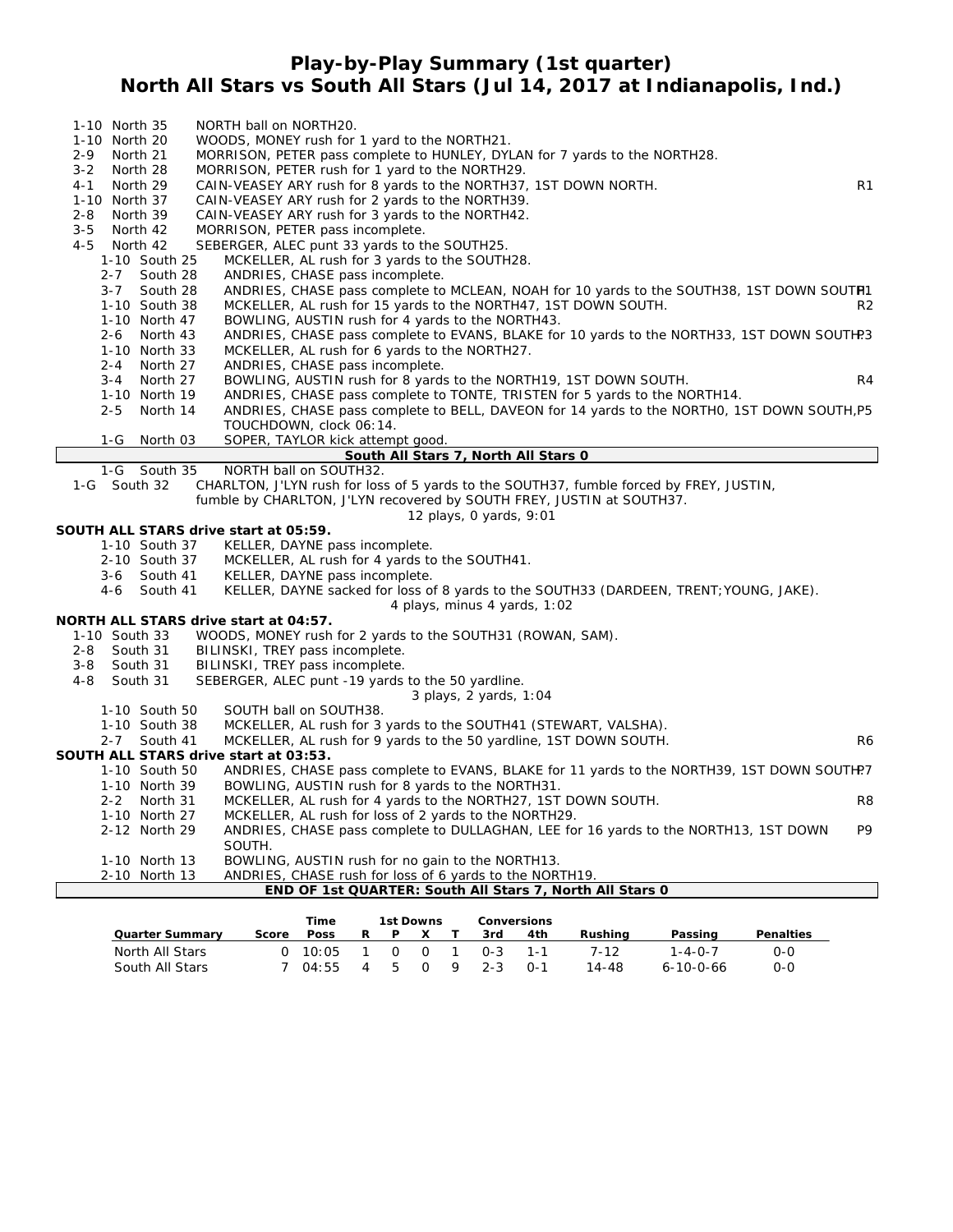## **Play-by-Play Summary (2nd quarter) North All Stars vs South All Stars (Jul 14, 2017 at Indianapolis, Ind.)**

| 3-16 North 19                         | Start of 2nd quarter, clock 12:00.                                                         |                 |  |  |  |  |  |  |  |  |
|---------------------------------------|--------------------------------------------------------------------------------------------|-----------------|--|--|--|--|--|--|--|--|
| 3-16 North 19                         | ANDRIES, CHASE pass complete to MCLEAN, NOAH for 19 yards to the NORTHO, 1ST DOWN SOUTHP10 |                 |  |  |  |  |  |  |  |  |
|                                       | TOUCHDOWN, clock 11:45.                                                                    |                 |  |  |  |  |  |  |  |  |
| $1-G$<br>North 03                     | 3 kick attempt good.                                                                       |                 |  |  |  |  |  |  |  |  |
| South All Stars 14, North All Stars 0 |                                                                                            |                 |  |  |  |  |  |  |  |  |
| 1-G South 35                          | NORTH ball on NORTH24.                                                                     |                 |  |  |  |  |  |  |  |  |
| 1-65 North 24                         | CAIN-VEASEY ARY rush for 18 yards to the NORTH42.                                          |                 |  |  |  |  |  |  |  |  |
| 2-47 North 42                         | CAIN-VEASEY ARY rush for 1 yard to the NORTH43.                                            |                 |  |  |  |  |  |  |  |  |
| 3-46 North 43                         | MORRISON, PETER pass incomplete.                                                           |                 |  |  |  |  |  |  |  |  |
| 4-46 North 43                         | MORRISON, PETER pass complete to BROWN, JESSE for loss of 3 yards to the NORTH40.          |                 |  |  |  |  |  |  |  |  |
|                                       | 14 plays, 0 yards, 0:00                                                                    |                 |  |  |  |  |  |  |  |  |
| 1-10 North 40                         | MCKELLER, AL rush for loss of 3 yards to the NORTH43.                                      |                 |  |  |  |  |  |  |  |  |
| 2-13 North 43                         | MCKELLER, AL rush for 20 yards to the NORTH23, 1ST DOWN SOUTH.                             | R <sub>11</sub> |  |  |  |  |  |  |  |  |
| 1-10 North 23                         | MCKELLER, AL rush for 10 yards to the NORTH13, 1ST DOWN SOUTH.                             | R <sub>12</sub> |  |  |  |  |  |  |  |  |
| 1-10 North 13                         | 21 rush for loss of 29 yards to the NORTH42.                                               |                 |  |  |  |  |  |  |  |  |
| 2-39 North 42                         | 21 rush for loss of 1 yard to the NORTH43.                                                 |                 |  |  |  |  |  |  |  |  |
| 3-40 North 43                         | 13 pass incomplete.                                                                        |                 |  |  |  |  |  |  |  |  |
| 4-40 North 43                         | 13 pass complete to 9 for 3 yards to the NORTH40.                                          |                 |  |  |  |  |  |  |  |  |
|                                       | 7 plays, 0 yards, 0:00                                                                     |                 |  |  |  |  |  |  |  |  |
| 1-10 North 40                         | CHARLTON, J'LYN rush for 3 yards to the NORTH43.                                           |                 |  |  |  |  |  |  |  |  |
| $2 - 7$<br>North 43                   | CHARLTON, J'LYN rush for 27 yards to the SOUTH30, 1ST DOWN NORTH.                          | R2              |  |  |  |  |  |  |  |  |
| 1-10 South 30                         | CHARLTON, J'LYN rush for 6 yards to the SOUTH24.                                           |                 |  |  |  |  |  |  |  |  |
| South 24<br>$2 - 4$                   | WOODS, MONEY rush for no gain to the SOUTH24.                                              |                 |  |  |  |  |  |  |  |  |
| $3 - 4$<br>South 24                   | CAIN-VEASEY ARY rush for 3 yards to the SOUTH21.                                           |                 |  |  |  |  |  |  |  |  |
| $4 - 1$<br>South 21                   | MORRISON, PETER pass complete to BISACKY, JAMESO for 21 yards to the SOUTHO, 1ST DOWN      | P3              |  |  |  |  |  |  |  |  |
|                                       | NORTH, TOUCHDOWN, clock 08:11.                                                             |                 |  |  |  |  |  |  |  |  |
| South 03<br>1-G                       | MILAZZO, Sam kick attempt good.                                                            |                 |  |  |  |  |  |  |  |  |
|                                       | South All Stars 14, North All Stars 7                                                      |                 |  |  |  |  |  |  |  |  |
| 1-G North 35                          | SOUTH ball on SOUTH25.                                                                     |                 |  |  |  |  |  |  |  |  |
| 1-65 South 25                         | SOUTH ball on SOUTH25.                                                                     |                 |  |  |  |  |  |  |  |  |
| 1-65 South 25                         | MCKELLER, AL rush for 8 yards to the SOUTH33.                                              |                 |  |  |  |  |  |  |  |  |
| 2-57 South 33                         | BOWLING, AUSTIN rush for no gain to the SOUTH33.                                           |                 |  |  |  |  |  |  |  |  |
| 3-57 South 33                         | NORTH ball on NORTH27.                                                                     |                 |  |  |  |  |  |  |  |  |
| 3-57 North 27                         | BILINSKI, TREY pass complete to MARLEY, MATT for 73 yards to the SOUTHO, 1ST DOWN NORTH,   | P4              |  |  |  |  |  |  |  |  |
|                                       | TOUCHDOWN, clock 07:07.                                                                    |                 |  |  |  |  |  |  |  |  |
| 1-G South 03                          | MILAZZO, Sam kick attempt good.                                                            |                 |  |  |  |  |  |  |  |  |
|                                       | South All Stars 14, North All Stars 14                                                     |                 |  |  |  |  |  |  |  |  |
|                                       | End of half, clock 00:00.                                                                  |                 |  |  |  |  |  |  |  |  |
|                                       | 9 plays, 0 yards, 0:00                                                                     |                 |  |  |  |  |  |  |  |  |
|                                       | END OF 2nd QUARTER: South All Stars 14, North All Stars 14                                 |                 |  |  |  |  |  |  |  |  |
|                                       | Time<br><b>1st Downs</b><br><b>Conversions</b>                                             |                 |  |  |  |  |  |  |  |  |

|                        |       | ı ıme       |    | TST DOWNS |             |                       | Conversions |         |                  |           |
|------------------------|-------|-------------|----|-----------|-------------|-----------------------|-------------|---------|------------------|-----------|
| <b>Quarter Summary</b> | Score | <b>Poss</b> | P. |           |             | 3rd                   | 4th         | Rushina | Passing          | Penalties |
| North All Stars        | 14    | 00:00       |    |           |             | $1 \t2 \t0 \t3 \t1-3$ |             | 7-58    | $3 - 4 - 0 - 91$ | 0-0       |
| South All Stars        |       | ∩∩∙∩∩       |    |           | $0 \quad 3$ | $1 - 2$               | $0 - 1$     | 7-5     | $2 - 3 - 0 - 22$ | $O-C$     |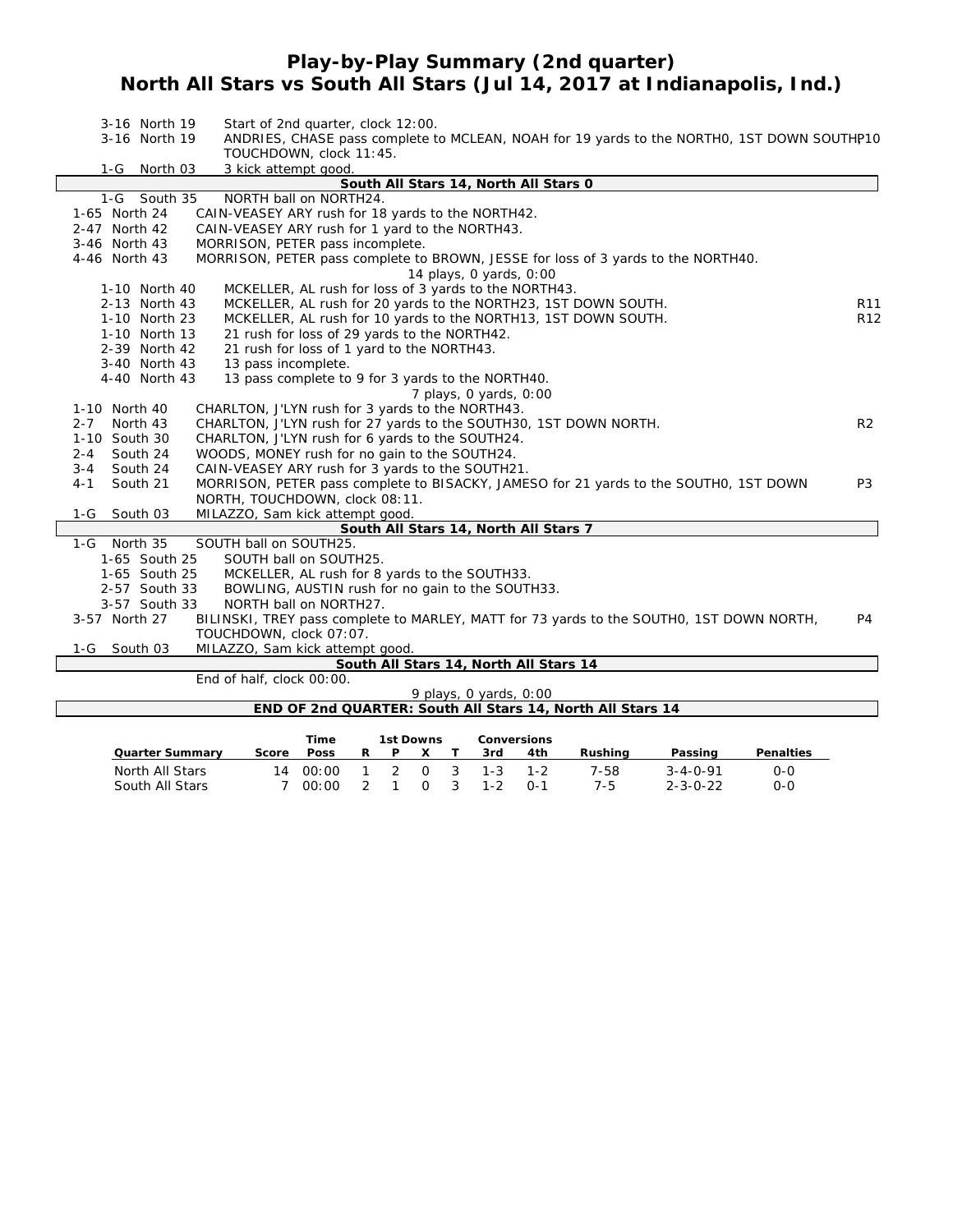## **Play-by-Play Summary (3rd quarter) North All Stars vs South All Stars (Jul 14, 2017 at Indianapolis, Ind.)**

|         |               |                                | Start of 3rd quarter, clock 12:00.                                                                                                                         |                 |
|---------|---------------|--------------------------------|------------------------------------------------------------------------------------------------------------------------------------------------------------|-----------------|
|         | 1-G North 35  |                                | NORTH ball on NORTH25.                                                                                                                                     |                 |
|         | 1-65 North 25 |                                | BILINSKI, TREY pass complete to MARLEY, MATT for loss of 6 yards to the NORTH19 (ROSADO,<br>DYLAN), PENALTY NORTH offside 6 yards to the NORTH19, NO PLAY. |                 |
|         | 1-71 North 19 |                                | BILINSKI, TREY pass incomplete.                                                                                                                            |                 |
|         | 2-71 North 19 |                                | BILINSKI, TREY pass incomplete.                                                                                                                            |                 |
|         | 3-71 North 19 |                                | BILINSKI, TREY pass incomplete.                                                                                                                            |                 |
|         | 4-71 North 19 |                                | SEBERGER, ALEC punt 39 yards to the SOUTH42, GARRETT, JACKSO return 12 yards to the                                                                        |                 |
|         |               |                                | NORTH46 (THORNBURG, JONA; BISHOP, CADE).                                                                                                                   |                 |
|         |               | 1-10 North 46                  | MCKELLER, AL rush for 2 yards to the NORTH44 (WEBB, JON'TAVOU; BISHOP, CADE).                                                                              |                 |
|         | 2-8           | North 44                       | KELLER, DAYNE pass complete to EVANS, BLAKE for 7 yards to the NORTH37 (KERLEGRAND, PET).                                                                  |                 |
|         | $3 - 1$       | North 37                       | MCKELLER, AL rush for 5 yards to the NORTH32, 1ST DOWN SOUTH (SUTTON, GARRETT).                                                                            | R <sub>13</sub> |
|         |               | 1-10 North 32                  | MCKELLER, AL rush for 9 yards to the NORTH23 (UPSHAW, IVAN).                                                                                               |                 |
|         |               | 2-1 North 23                   | MCKELLER, AL rush for 3 yards to the NORTH20, 1ST DOWN SOUTH (UPSHAW, IVAN).                                                                               | R <sub>14</sub> |
|         | $2 - 9$       | 1-10 North 20<br>North 19      | BOWLING, AUSTIN rush for 1 yard to the NORTH19 (DARDEEN, TRENT).                                                                                           |                 |
|         |               |                                | KELLER, DAYNE pass complete to TONTE, TRISTEN for loss of 6 yards to the NORTH25 (NIES,<br>KEITH).                                                         |                 |
|         |               | 3-15 North 25                  | KELLER, DAYNE pass incomplete.                                                                                                                             |                 |
|         |               | 4-15 North 25                  | SHEEHAN, ISAAC field goal attempt from 42 MISSED - wide left, spot at NORTH20, clock                                                                       |                 |
|         |               |                                | 05:15.                                                                                                                                                     |                 |
|         |               |                                | 9 plays, 21 yards, 10:15                                                                                                                                   |                 |
|         | 1-10 North 20 |                                | CAIN-VEASEY ARY rush for 8 yards to the NORTH28 (FREY, JUSTIN).                                                                                            |                 |
| $2 - 2$ | North 28      |                                | KERLEGRAND, PET rush for no gain to the NORTH28, fumble by KERLEGRAND, PET recovered by                                                                    |                 |
|         |               |                                | SOUTH TEAM at NORTH28.                                                                                                                                     |                 |
|         |               |                                | 2 plays, 8 yards, 0:00                                                                                                                                     |                 |
|         |               |                                | SOUTH ALL STARS drive start at 04:45.                                                                                                                      |                 |
|         |               | 1-10 North 28<br>1-19 North 37 | PENALTY SOUTH false start 9 yards to the NORTH37.<br>MCKELLER, AL rush for 1 yard to the NORTH36, out-of-bounds.                                           |                 |
|         |               | 2-18 North 36                  | ANDRIES, CHASE rush for 1 yard to the NORTH35 (STEWARD, ZACH).                                                                                             |                 |
|         |               | 3-17 North 35                  | ANDRIES, CHASE pass complete to MCKELLER, AL for 3 yards to the NORTH32 (WOOD, NASH).                                                                      |                 |
|         |               | 4-14 North 32                  | ANDRIES, CHASE rush for no gain to the NORTH32.                                                                                                            |                 |
|         |               |                                | 4 plays, minus 4 yards, 0:35                                                                                                                               |                 |
|         |               |                                | NORTH ALL STARS drive start at 04:10.                                                                                                                      |                 |
|         | 1-10 North 32 |                                | MORRISON, PETER pass incomplete.                                                                                                                           |                 |
|         | 2-10 North 32 |                                | CAIN-VEASEY ARY rush for loss of 1 yard to the NORTH31.                                                                                                    |                 |
|         | 3-11 North 31 |                                | MORRISON, PETER pass incomplete, PENALTY SOUTH P1 15 yards to the NORTH46, 1ST DOWN                                                                        | X5              |
|         |               |                                | NORTH, NO PLAY.                                                                                                                                            |                 |
|         | 1-10 North 46 |                                | MORRISON, PETER rush for loss of 2 yards to the NORTH44 (ROWAN, SAM).                                                                                      |                 |
|         | 2-12 North 44 |                                | MORRISON, PETER pass incomplete.                                                                                                                           |                 |
|         | 3-12 North 44 |                                | MORRISON, PETER pass complete to HUNLEY, DYLAN for 20 yards to the SOUTH36, 1ST DOWN<br>NORTH (ROWAN, SAM).                                                | P6              |
|         | 1-10 South 36 |                                | WOODS, MONEY rush for loss of 1 yard to the SOUTH37 (PATCH, ALEC).                                                                                         |                 |
|         | 2-11 South 37 |                                | CHARLTON, J'LYN rush for loss of 3 yards to the SOUTH40 (TENNYSON, COLEM).                                                                                 |                 |
|         | 3-14 South 40 |                                | MORRISON, PETER pass incomplete.                                                                                                                           |                 |
|         | 4-14 South 40 |                                | MORRISON, PETER punt 40 yards to the SOUTHO, touchback.                                                                                                    |                 |
|         |               |                                | 8 plays, 28 yards, 2:50                                                                                                                                    |                 |
|         |               | 1-10 South 20                  | SOUTH ALL STARS drive start at 01:20.<br>MCKELLER, AL rush for 5 yards to the SOUTH25 (; SUTTON, GARRETT).                                                 |                 |
|         | 2-5           | South 25                       | KELLER, DAYNE pass incomplete (KERLEGRAND, PET).                                                                                                           |                 |

#### 3-5 South 25 MCKELLER, AL rush for 8 yards to the SOUTH33, 1ST DOWN SOUTH (KERLEGRAND, PET). R15 1-10 South 33 MCKELLER, AL rush for 14 yards to the SOUTH47, 1ST DOWN SOUTH (ESPRAVNIK, TREV). R16 **END OF 3rd QUARTER: South All Stars 14, North All Stars 14**

|                        |       | Time        |     | 1st Downs    |     |   | Conversions |         |         |                  |                  |
|------------------------|-------|-------------|-----|--------------|-----|---|-------------|---------|---------|------------------|------------------|
| <b>Quarter Summary</b> | Score | <b>Poss</b> | R   |              |     |   | 3rd         | 4th     | Rushina | Passing          | <b>Penalties</b> |
| North All Stars        |       | 0.02:50     | - റ |              | 1 1 |   | 2 1-3       | റ-റ     | 6-1     | $1 - 7 - 0 - 20$ | 1-6              |
| South All Stars        |       | 0.01:55     | 4   | <sup>o</sup> | - 0 | 4 | $1 - 3$     | $0 - 1$ | 11-49   | $3 - 5 - 0 - 4$  | $2 - 24$         |